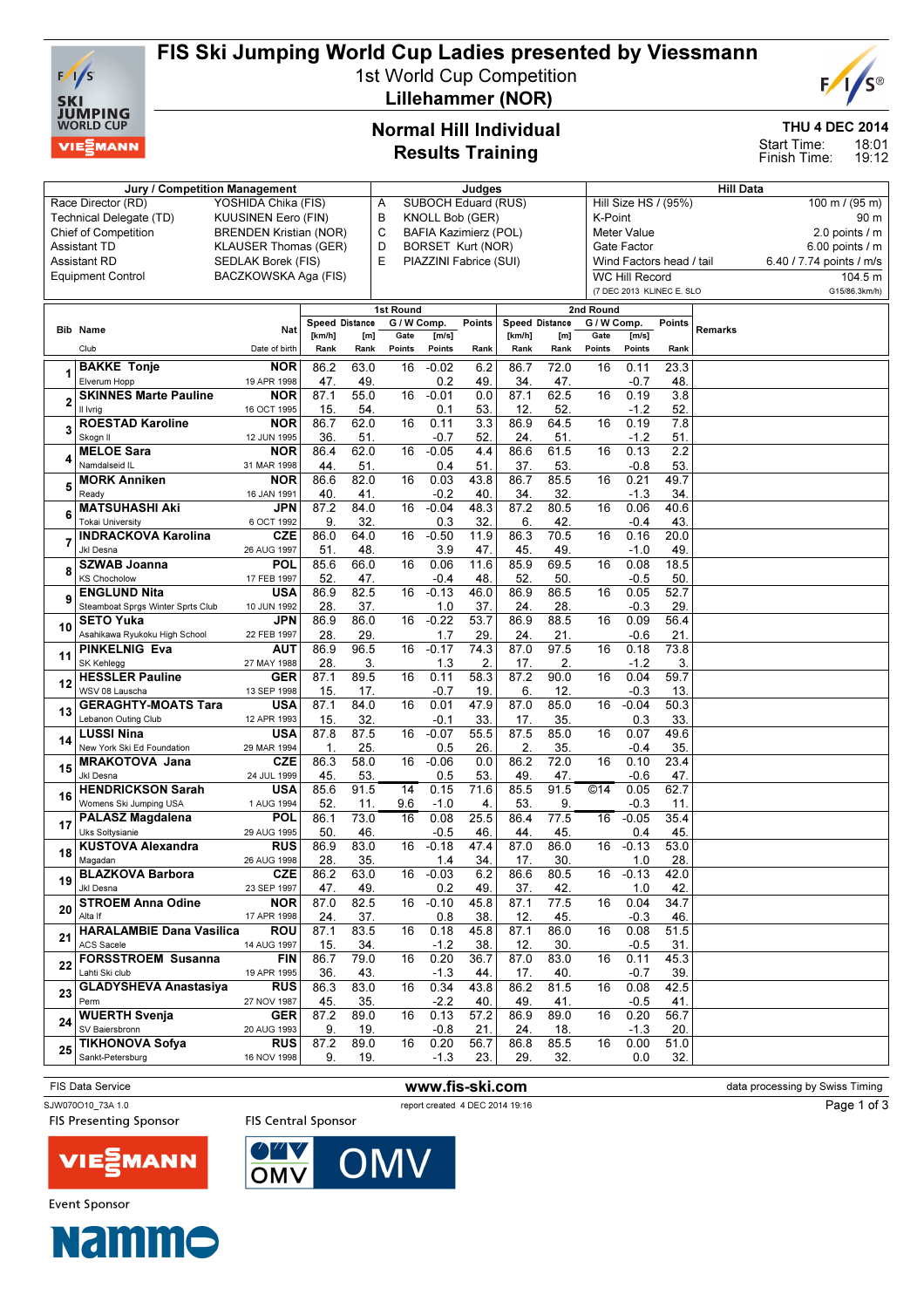

## FIS Ski Jumping World Cup Ladies presented by Viessmann

1st World Cup Competition



Lillehammer (NOR)

#### Normal Hill Individual Results Training

THU 4 DEC 2014 18:01 19:12 Start Time: Finish Time:

|    |                                                  | 1st Round                              |                |             |             |                   |             | 2nd Round      |             |             |                |             |                |  |
|----|--------------------------------------------------|----------------------------------------|----------------|-------------|-------------|-------------------|-------------|----------------|-------------|-------------|----------------|-------------|----------------|--|
|    | <b>Bib Name</b>                                  | Nat                                    | Speed Distance |             | G / W Comp. |                   | Points      | Speed Distance |             | G / W Comp. |                | Points      | <b>Remarks</b> |  |
|    |                                                  |                                        | [km/h]         | [m]         | Gate        | [m/s]             |             | [km/h]         | [m]         | Gate        | [m/s]          |             |                |  |
|    | Club                                             | Date of birth                          | Rank           | Rank        | Points      | Points            | Rank        | Rank           | Rank        | Points      | Points         | Rank        |                |  |
| 26 | SEIFRIEDSBERGER Jacqueline                       | <b>AUT</b>                             | 87.0           | 93.5        | 16          | 0.17              | 65.9        | 87.1           | 95.5        | 16          | 0.19           | 69.8        |                |  |
|    | SC Waldzell-Oberoesterreich                      | 20 JAN 1991                            | 24.            | 6.          |             | $-1.1$            | 8.          | 12             | 4.          |             | $-1.2$         | 5.          |                |  |
| 27 | <b>SAGEN Anette</b>                              | <b>NOR</b>                             | 87.0           | 90.5        | 16          | 0.19              | 59.8        | 86.8           | 88.0        | 16          | 0.41           | 53.4        |                |  |
|    | Helfjell UL Skigruppe                            | 10 JAN 1985                            | 24.            | 14.         |             | $-1.2$            | 17          | 29             | 24.         |             | $-2.6$         | 27.         |                |  |
| 28 | <b>WATASE Ayumi</b>                              | <b>JPN</b>                             | 86.8           | 79.0        | 16          | 0.09              | 37.4        | 86.5           | 83.5        | 16          | 0.63           | 43.0        |                |  |
|    | Sports Club Sapporo Skid<br><b>HOELZL Chiara</b> | 18 JUL 1984<br><b>AUT</b>              | 34.<br>87.0    | 43.<br>87.5 | 16          | $-0.6$<br>0.00    | 43.<br>55.0 | 42<br>87.0     | 39.<br>91.0 | 16          | $-4.0$<br>0.67 | 40.<br>57.7 |                |  |
| 29 | SV Schwarzach-Salzburg                           | 18 JUL 1997                            | 24.            | 25.         |             | 0.0               | 28          | 17.            | 11.         |             | -4.3           | 18.         |                |  |
|    | <b>DOLEZELOVA Michaela</b>                       | <b>CZE</b>                             | 87.4           | 77.0        | 16          | $-0.06$           | 34.5        | 87.3           | 80.5        | 16          | 0.50           | 37.8        |                |  |
| 30 | TJ Frenstat                                      | 12 JUL 1994                            | 4.             | 45.         |             | 0.5               | 45          | 5              | 42.         |             | $-3.2$         | 44.         |                |  |
|    | <b>IWABUCHI Kaori</b>                            | <b>JPN</b>                             | 86.8           | 89.5        | 16          | $-0.25$           | 60.9        | 86.8           | 85.5        | 16          | 0.51           | 47.7        |                |  |
| 31 | Matsumoto University                             | 28 APR 1993                            | 34.            | 17.         |             | 1.9               | 15          | 29             | 32.         |             | $-3.3$         | 36.         |                |  |
|    | <b>LEMARE Lea</b>                                | <b>FRA</b>                             | 86.7           | 82.5        | 16          | $-0.21$           | 46.6        | 86.3           | 84.0        | 16          | 0.31           | 46.0        |                |  |
| 32 | Courchevel                                       | 21 JUN 1996                            | 36.            | 37.         |             | 1.6               | 36          | 45             | 38.         |             | $-2.0$         | 38.         |                |  |
| 33 | <b>ENGER Gyda</b>                                | <b>NOR</b>                             | 87.2           | 87.0        | 16          | $-0.14$           | 55.1        | 87.1           | 89.5        | 16          | 0.19           | 57.8        |                |  |
|    | Hernes IL                                        | 14 JAN 1993                            | 9.             | 28.         |             | 1.1               | 27.         | 12.            | 13.         |             | $-1.2$         | 17.         |                |  |
| 34 | <b>RUNGGALDIER Elena</b>                         | <b>ITA</b>                             | 87.1           | 88.5        | 16          | $-0.11$           | 57.9        | 86.6           | 89.5        | 16          | 0.29           | 57.1        |                |  |
|    | GRUPPO SCIATORI FIAMME GIALLE                    | 10 JUL 1990                            | 15.            | 22.         |             | 0.9               | 20          | 37.            | 13.         |             | $-1.9$         | 19.         |                |  |
| 35 | <b>ERNST Gianina</b>                             | <b>GER</b>                             | 86.5           | 88.5        | 16          | $-0.02$           | 57.2        | 86.2           | 89.5        | 16          | 0.06           | 58.6        |                |  |
|    | SC 1906 Oberstdorf                               | 31 DEC 1998<br>$\overline{\text{SLO}}$ | 43.            | 22.<br>86.0 |             | 0.2<br>0.02       | 21.<br>51.9 | 49<br>87.0     | 13.<br>91.5 |             | -0.4<br>0.00   | 14.<br>63.0 |                |  |
| 36 | <b>BOGATAJ Ursa</b><br>SSK Costella ilirija      |                                        | 87.1           |             | 16          |                   |             |                |             | 16          |                |             |                |  |
|    | <b>ROGELJ Spela</b>                              | 7 MAR 1995<br><b>SLO</b>               | 15.<br>86.7    | 29.<br>80.5 | 16          | $-0.1$<br>$-0.05$ | 31<br>41.4  | 17<br>86.8     | 9<br>88.5   | 16          | 0.0<br>0.09    | 9.<br>56.4  |                |  |
| 37 | SSK Costella Ilirija                             | 8 NOV 1994                             | 36.            | 42.         |             | 0.4               | 42          | 29             | 21.         |             | $-0.6$         | 21.         |                |  |
|    | <b>INSAM Evelyn</b>                              | <b>ITA</b>                             | 87.1           | 88.0        | 16          | $-0.03$           | 56.2        | 86.8           | 84.5        | 16          | 0.36           | 46.7        |                |  |
| 38 | <b>GRUPPO SCIATORI FIAMME GIALLE</b>             | 10 FEB 1994                            | 15.            | 24.         |             | 0.2               | 24          | 29             | 37.         |             | $-2.3$         | 37.         |                |  |
|    | <b>LOGAR Eva</b>                                 | <b>SLO</b>                             | 87.3           | 90.0        | 16          | $-0.05$           | 60.4        | 87.2           | 88.0        | 16          | 0.13           | 55.2        |                |  |
| 39 | SD Zabrdje                                       | 8 MAR 1991                             | 6.             | 16.         |             | 0.4               | 16          | 6.             | 24.         |             | $-0.8$         | 25.         |                |  |
| 40 | <b>GRAESSLER Ulrike</b>                          | <b>GER</b>                             | 87.4           | 91.0        | 16          | 0.07              | 61.6        | 87.4           | 97.0        | 16          | 0.29           | 72.1        |                |  |
|    | <b>VSC Klingenthal</b>                           | 17 MAY 1987                            | 4.             | 12.         |             | $-0.4$            | 14          | 3.             | 3.          |             | $-1.9$         | 4.          |                |  |
| 41 | <b>JAHR Line</b>                                 | <b>NOR</b>                             | 87.3           | 92.5        | 16          | $-0.05$           | 65.4        | 87.4           | 92.0        | 16          | 0.22           | 62.6        |                |  |
|    | <b>Vikersund IF</b>                              | 16 JAN 1984                            | 6.             | 8.          |             | 0.4               | 10          | 3.             | 8.          |             | $-1.4$         | 12.         |                |  |
| 42 | <b>ALTHAUS Katharina</b>                         | <b>GER</b>                             | 87.1           | 92.0        | 16          | $-0.01$           | 64.1        | 87.0           | 94.5        | 16          | 0.11           | 68.3        |                |  |
|    | SC 1906 Oberstdorf                               | 23 MAY 1996<br><b>SLO</b>              | 15.<br>86.6    | 9.<br>87.5  | 16          | 0.1<br>$-0.10$    | 12.<br>55.8 | 17.<br>86.3    | 7.<br>88.5  | 16          | $-0.7$<br>0.15 | 7.<br>56.0  |                |  |
| 43 | <b>POZUN Katja</b><br>SK Zagorje                 | 7 APR 1993                             | 40.            | 25.         |             | 0.8               | 25          | 45             | 21.         |             | $-1.0$         | 23.         |                |  |
|    | <b>CLAIR Julia</b>                               | <b>FRA</b>                             | 86.9           | 91.0        | 16          | $-0.15$           | 63.2        | 86.6           | 88.0        | 16          | 0.30           | 54.1        |                |  |
| 44 | Xonrupt                                          | 20 MAR 1994                            | 28.            | 12.         |             | 1.2               | 13.         | 37.            | 24.         |             | $-1.9$         | 26.         |                |  |
|    | <b>JEROME Jessica</b>                            | <b>USA</b>                             | 86.9           | 86.0        | 16          | $-0.01$           | 52.1        | 86.9           | 89.5        | 16          | 0.14           | 58.1        |                |  |
| 45 | Womens Ski Jumping USA                           | 8 FEB 1987                             | 28.            | 29.         |             | 0.1               | 30          | 24             | 13.         |             | $-0.9$         | 16.         |                |  |
| 46 | <b>KYKKAENEN Julia</b>                           | <b>FIN</b>                             | 86.2           | 89.0        | 16          | $-0.21$           | 59.6        | 86.3           | 88.0        | 16          | 0.09           | 55.4        |                |  |
|    | Lahti Ski Club                                   | 17 APR 1994                            | 47.            | 19.         |             | 1.6               | 18.         | 45             | 24.         |             | $-0.6$         | 24.         |                |  |
| 47 | <b>MATTEL Coline</b>                             | <b>FRA</b>                             | 87.7           | 82.5        | 16          | $-0.25$           | 46.9        | 87.7           | 86.5        | 16          | 0.08           | 52.5        |                |  |
|    | Douanes - Contamines Montjoie                    | 3 NOV 1995                             | 2.             | 37.         |             | 1.9               | 35          | 1.             | 28.         |             | $-0.5$         | 30.         |                |  |
| 48 | <b>LUNDBY Maren</b>                              | <b>NOR</b>                             | 87.3           | 92.0        | 16          | $-0.12$           | 64.9        | 87.2           | 89.5        | 16          | 0.09           | 58.4        |                |  |
|    | Kolbukameratene                                  | 7 SEP 1994                             | 6.             | 9.          |             | 0.9               | 11.         | 6.             | 13.         |             | $-0.6$         | 15.         |                |  |
| 49 | <b>VTIC Maja</b><br>SD Zabrdje                   | <b>SLO</b>                             | 87.2           | 93.0        | 16          | 0.04              | 65.7        | 87.2           | 95.0        | 16          | 0.04           | 69.7        |                |  |
|    | <b>IRASCHKO-STOLZ Daniela</b>                    | 27 JAN 1988<br><b>AUT</b>              | 9.<br>87.1     | 7.<br>100.5 | 16          | $-0.3$<br>0.11    | 9.<br>80.3  | 6.<br>86.7     | 5.<br>98.5  | 15          | $-0.3$<br>0.00 | 6.<br>81.8  |                |  |
| 50 | WSV Eisenerz-Steiermark                          | 21 NOV 1983                            | 15.            | 1.          |             | -0.7              | 1.          | 34.            | 1.          | 4.8         | 0.0            | 1.          |                |  |
|    | <b>AVVAKUMOVA Irina</b>                          | <b>RUS</b>                             | 87.2           | 94.0        | 16          | 0.12              | 67.2        | 86.6           | 89.0        | 15          | $-0.03$        | 63.0        |                |  |
| 51 | Moscow RGSH Stolitsa Dinamo                      | 14 SEP 1991                            | 9.             | 5.          |             | $-0.8$            | 7.          | 37.            | 18.         | 4.8         | 0.2            | 9.          |                |  |
|    | <b>ITO Yuki</b>                                  | <b>JPN</b>                             | 86.6           | 97.0        | 16          | 0.43              | 71.2        | 86.5           | 95.0        | 15          | $-0.06$        | 75.3        |                |  |
| 52 | Tsuchiya Home Ski Team                           | 10 MAY 1994                            | 40.            | 2.          |             | -2.8              | 5.          | 42.            | 5.          | 4.8         | 0.5            | 2.          |                |  |
| 53 | <b>VOGT Carina</b>                               | <b>GER</b>                             | 87.5           | 95.0        | 16          | 0.39              | 67.5        | 87.2           | 89.0        | 15          | $-0.10$        | 63.6        |                |  |
|    | <b>SC Degenfeld</b>                              | 5 FEB 1992                             | 3.             | 4.          |             | -2.5              | 6.          | 6.             | 18.         | 4.8         | 0.8            | 8.          |                |  |
| 54 | <b>TAKANASHI Sara</b>                            | <b>JPN</b>                             | 85.2           | 90.5        | 13          | 0.24              | 73.9        |                |             |             |                |             |                |  |
|    | KURARAY                                          | 8 OCT 1996                             | 54.            | 14.         | 14.4        | $-1.5$            | 3.          |                |             |             |                |             |                |  |

FIS Data Service **www.fis-ski.com** data processing by Swiss Timing SJW070O10\_73A 1.0 report created 4 DEC 2014 19:16 Page 2 of 3**FIS Presenting Sponsor FIS Central Sponsor** OMV VIEZMANN OMV